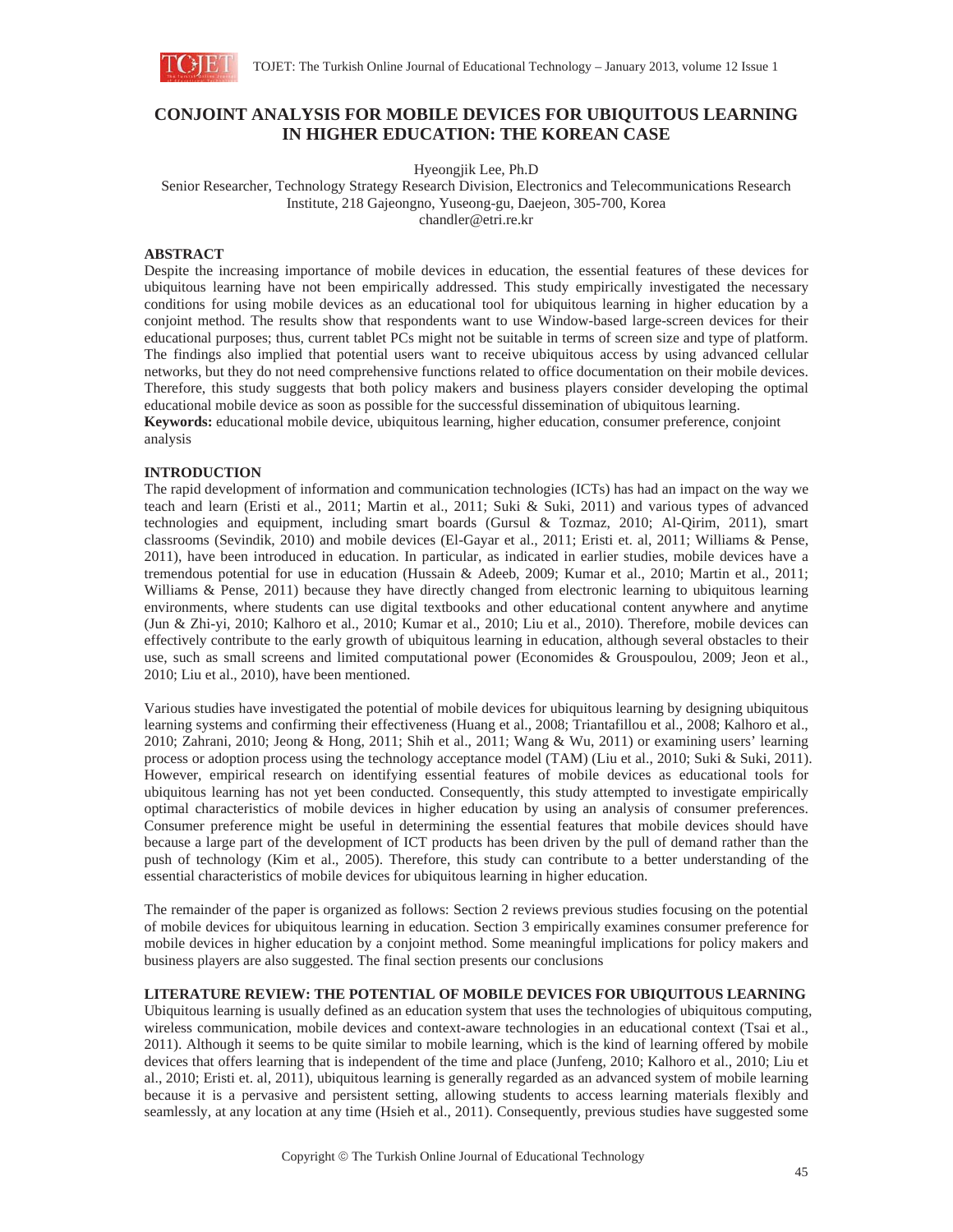

common features of ubiquitous learning, including permanency, accessibility, immediacy, seamlessness, etc. (Shih et al., 2011; Tsai et al., 2011; Wang & Wu, 2011), and the effectiveness of ubiquitous learning in terms of students' motivation and learning (Shih et al., 2011).

In ubiquitous learning, mobile devices are essential elements by enabling learners to learn using a variety of digital resources from anywhere in the world at any time (Hsieh et al., 2011). In addition, Tsai, Tsai, and Hwang (2011) confirm that ubiquitous learning is conceptualized as the application of technology in the learning process by students. In other words, mobile devices can be regarded as not one of elements in ubiquitous learning but ubiquitous learning itself. Therefore, many studies highlight the importance of mobile devices in both ubiquitous learning and education. For example, Martin and his colleagues (2011) suggested by bibliometric analysis that mobile devices are currently the most important technologies in education for the near future. Triantafillou, Georgiadou, and Economides (2008) also empirically confirmed that the use of mobile devices in education has numerous advantages over full-size computers. Economides and Grousopoulou (2009) found that mobile devices have a positive impact on students' learning and careers. However, some studies have raised concerns regarding the use of mobile devices in education (Huang et al., 2008; Jun & Zhi-yi, 2010; Kumar et al., 2010; Eristi et. al, 2011), commonly mentioning the small screen, limited computational power and limited memory capacity as obvious obstacles in the use of mobile devices.

Considering the potential of mobile devices in ubiquitous learning, previous studies also investigated possible specific mobile devices to support ubiquitous learning. Junfeng (2010) reviewed several mobile devices including personal digital assistants (PDA), e-Book readers, and smart phones and analyzed their pros and cons. Williams and Pence (2011) mentioned that smart phones have many valuable capabilities that have a tremendous potential for use in chemical education. El-Gayer, Moran, and Hawkes (2011) analyzed the factors affecting college students' acceptance of tablet PCs in education. Eristi and his colleagues (2011) examined students' opinions about the use of PDAs in a learning environment.

One interesting point is that in previous studies there has not been a general consensus about the optimal features of mobile devices for ubiquitous learning in education. For example, while many studies empirically confirmed the effectiveness of ubiquitous learning by using PDAs (Jun & Zhi-yi, 2010; Shih et al., 2011; Wang & Wu, 2011), Eristi and his colleagues (2011) suggested that students were not satisfied with the features of PDA equipment because of the small screen and the inconvenience of the keypad. In other words, while most studies focus on either the effectiveness of designed ubiquitous learning systems or learners' acceptance behaviors, the essential features of mobile devices have not been empirically addressed yet. Although previous studies suggested some technological challenges in the use of mobile devices in education, this is still not sufficient for identifying the crucial characteristics of mobile devices for ubiquitous learning. Therefore, by investigating consumer preferences for mobile devices for ubiquitous learning in higher education, this study hopes to contribute to a fuller understanding of the potential of mobile devices in ubiquitous learning.

# **EMPIRICAL ANALYSIS**

# **Research Design**

This study empirically examined consumer preferences for mobile devices for ubiquitous learning in higher education using a conjoint approach. The conjoint analysis method is generally used to understand the importance of different product components or features (Kargin et al., 2008; Jeon et al., 2010; Min et al., 2011; Nam et al., 2011). As conjoint analysis has become an increasingly popular approach to estimate the benefits received from the attributes of a product (Song et al., 2009), it has been widely used as a quantitative tool, not only in marketing research (Kargin et al., 2008) but also in ICTs (Kim et al., 2005; Jeon et al., 2010; Joo et al., 2010; Min et al., 2011) and ICT services (Ahn et al., 2006; Jeong et al., 2008; Song et al., 2009; Nakamura, 2011).

## *Setting Attribute and Levels*

Before performing a conjoint analysis, reasonable attributes and the level of each attribute should be set (Min et al., 2011). In this study, four attributes were selected to examine consumer preference for mobile devices for ubiquitous learning in higher education. The first attribute was the screen size of mobile devices. Screen size is the most critical factor in determining the form of the mobile device (Kim et al., 2005) and a small screen display is usually recognized as a clear limitation of a mobile device for mobile learning in education (Huang et al., 2008; Jun & Zhi-yi, 2010; Eristi et al., 2011). Considering several screen sizes of mobile devices that are currently being introduced, this study considered the following four sizes: 4 inches (the general size of smart phones), 7 inches (a popular size for tablet PCs), 10 inches (another popular size for tablet PCs), and 12 inches (the size of small laptops).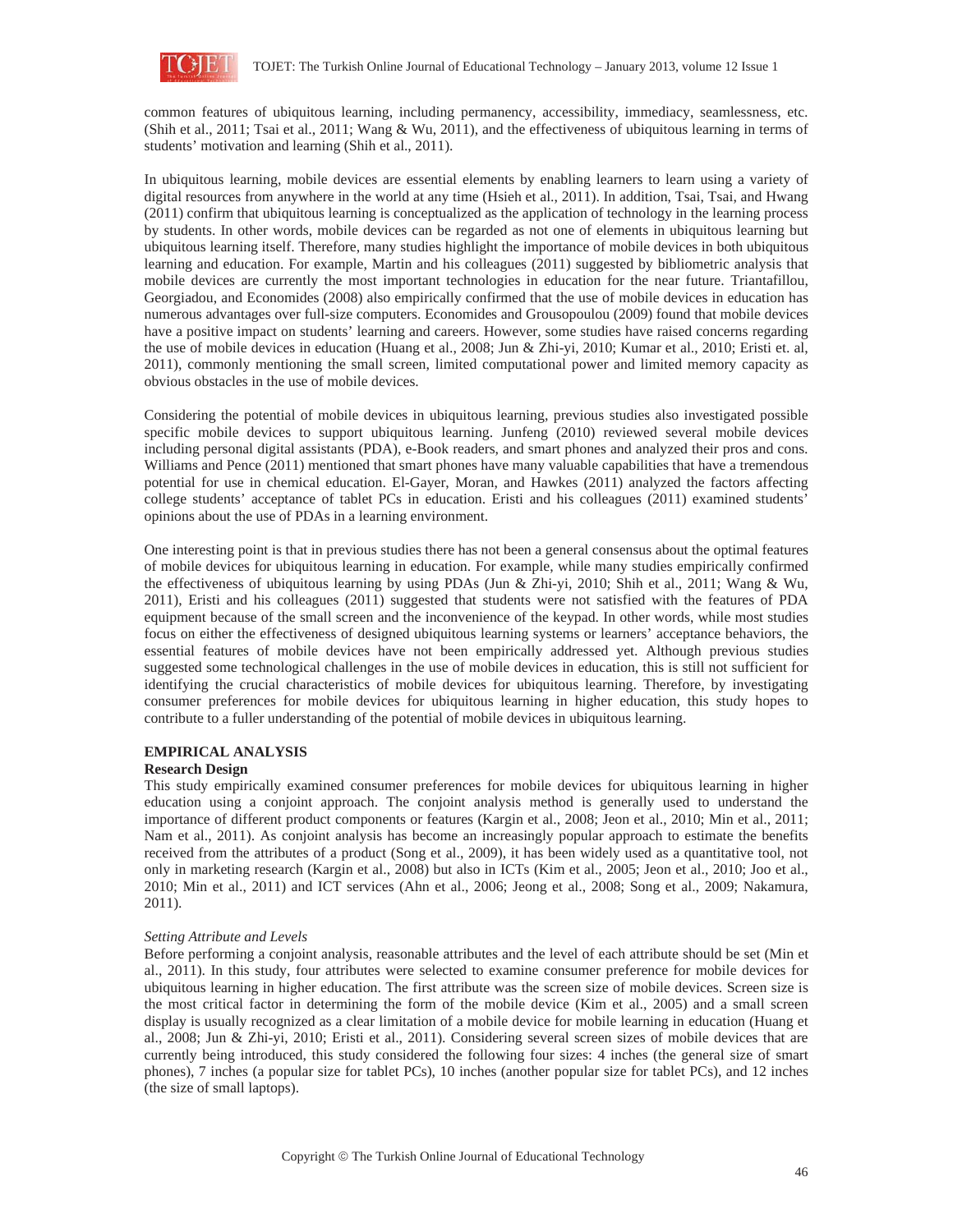

The second attribute is the type of platform, which usually refers to the hardware configuration, operating system (OS), software framework, or any other common entity on which a number of associated components or services run (Ballon & Van Heesvelde, 2011). In contrast to laptops whose platform is based on Windows, smart phones and tablet PCs include both a web browser, which provides access to the wealth of material on the World Wide Web, and inexpensive applications based on mobile platforms such as Google's Android (Al-Qirim, 2011). In other words, compared with the traditional PC-based platforms including Windows, mobile platforms provide different user interfaces and user experiences for end users. Therefore, the following two levels were then considered: a PC-based platform (usually Windows) and a mobile-based platform (including Apple's iOS and Google's Android).

The third attribute is the level of office productivity provided by the mobile devices. Since most students read and make document files using Microsoft Office applications such as Word, PowerPoint and Excel, the level of the functions related to these applications can affect the preference for mobile devices in higher education. From the perspective of hardware, input equipment may be directly related to office productivity. A keyboard with a trackball mouse is the preferred input equipment but it has limits in portability, whereas a touch screen, which is the main input equipment of smart phones and tablet PCs, has disadvantages in making document files (Kim et al., 2005). From the point of view of software for mobile devices, the function of office applications in mobile platforms has some limitations compared with PC platforms. This study consequently proposed the following three levels of office productivity: high (easy to make and read document files), medium (easy to read but not so easy to make document files), and low (can only read document files).

The last attribute is the wireless access technology that mobile devices offer. To support seamlessness, one of the features of ubiquitous learning (Shih et al, 2011; Tsai et al., 2011), data connection with mobile networks using data access technology is necessary. Currently, most mobile devices support Wi-Fi technology and some of them can access a cellular network. For this aspect, the following two levels were considered: support for Wi-Fi technology only and support for both Wi-Fi and a cellular network. Attributes and their levels are described in Table 1.

| Attribute                  | Level                             |  |  |  |
|----------------------------|-----------------------------------|--|--|--|
| Screen Size                | $4/7/10/12$ inches                |  |  |  |
| Platform                   | mobile-based / PC-based (Windows) |  |  |  |
| <b>Office Productivity</b> | high / medium / low               |  |  |  |
| Data Access                | Wi-Fi only / Wi-Fi + cellular     |  |  |  |

Table 1. Attributes and their levels

## *Setting Profiles and Survey*

Considering the attributes, this study initially generated 72 ( $3^2 \times 2 \times 4$ ) profiles based on the full profile method, where the number of hypothetical services was obtained by multiplying the number of levels associated with each attribute (Song et al., 2009). Because respondents would clearly find it difficult to complete all profiles, fractional factorial design (FFD) were used, which simplifies the number of profiles to be tested and maintains the effectiveness of sorting and evaluating the relative importance of a product's multidimensional attributes (Kim et al., 2005; Song et al., 2009; Min et al., 2011). Based on FFD, the number of initial profiles was reduced to 16, and after excluding six unrealistic and inappropriate combinations, the final 10 profiles were used to conduct the survey, as described in Table 2.

| Table 2. Conjoint alternatives |                    |                    |                            |                     |  |  |  |
|--------------------------------|--------------------|--------------------|----------------------------|---------------------|--|--|--|
| Alternative #                  | <b>Screen Size</b> | Platform           | <b>Office Productivity</b> | Data Access         |  |  |  |
|                                | 7 inches           | mobile-based       | high                       | Wi-Fi only          |  |  |  |
| 2                              | 4 inches           | mobile-based       | low                        | Wi-Fi only          |  |  |  |
| 3                              | 7 inches           | mobile-based       | low                        | $Wi$ -Fi + cellular |  |  |  |
| 4                              | 10 inches          | mobile-based       | medium                     | Wi-Fi only          |  |  |  |
| 5                              | 12 inches          | mobile-based       | low                        | Wi-Fi only          |  |  |  |
| 6                              | 4 inches           | mobile-based       | medium                     | $Wi$ -Fi + cellular |  |  |  |
| 7                              | 10 inches          | mobile-based       | low                        | $Wi$ -Fi + cellular |  |  |  |
| 8                              | 7 inches           | PC-based (Windows) | medium                     | Wi-Fi only          |  |  |  |
| 9                              | 10 inches          | PC-based (Windows) | high                       | Wi-Fi only          |  |  |  |
| 10                             | 12 inches          | mobile-based       | high                       | $Wi$ -Fi + cellular |  |  |  |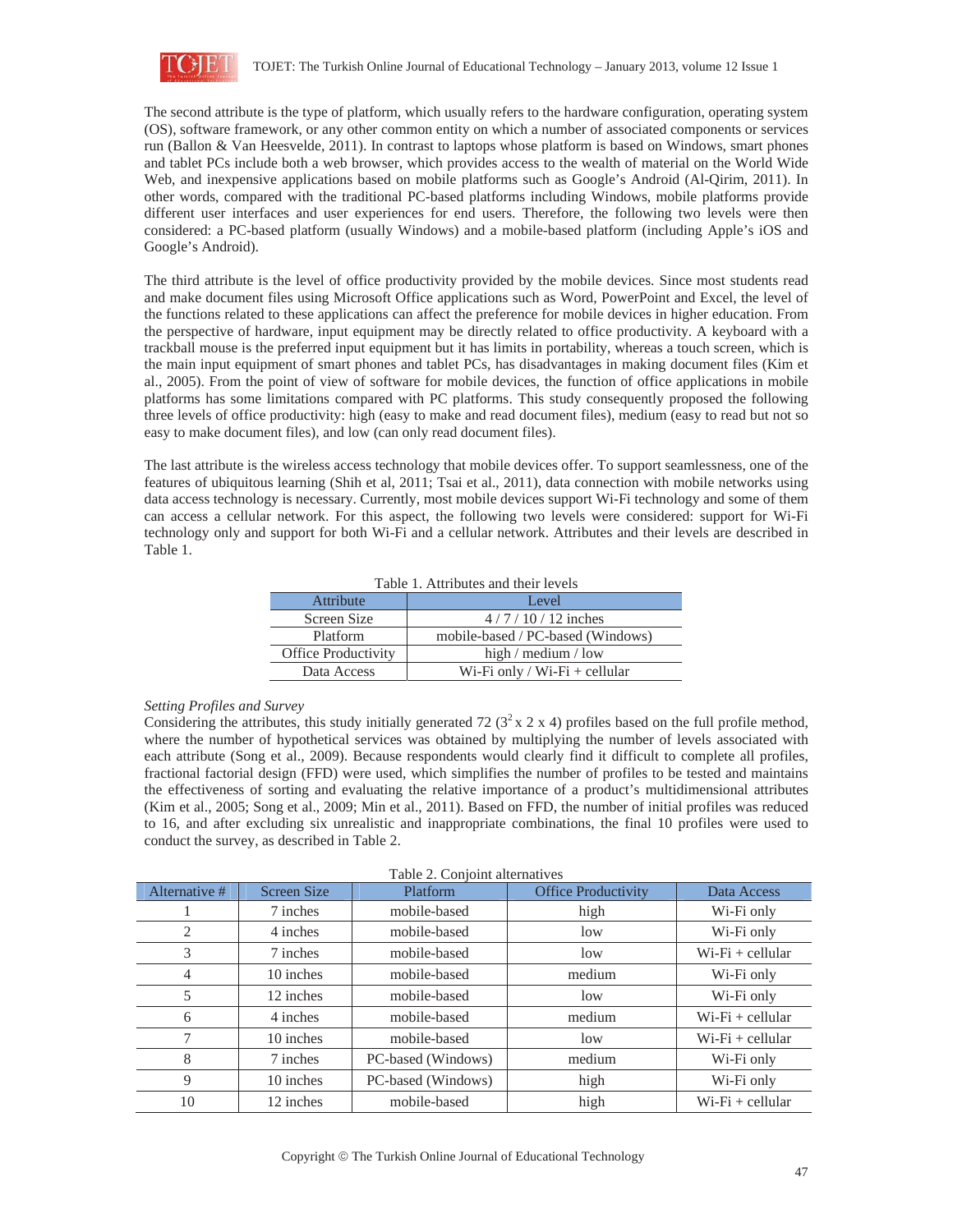

To examine consumer preference for mobile devices for ubiquitous learning in higher education, this study carried out a survey asking respondents to rank a set of alternatives. Each respondent was asked to rank the 10 profiles describing the form of mobile devices as an educational tool according to their own usage intention on a scale from 1 (most preferred) to 10 (least preferred). The respondents were selected in an "A" class national university in South Korea because all the students in the university receive a laptop as their educational device without any cost. This study assumed that the university was about to consider giving all students other forms of mobile devices as educational devices. Therefore, respondents could evaluate the profiles regardless of the price of the mobile device. In addition, most undergraduate students have more knowledge about mobile devices including smart phones and tablet PCs. Thus, this work could obtain more meaningful results from the respondents who were the main users of mobile devices as an education tool if the price of the devices was not taken in consideration.

A total of 224 respondents were interviewed via a Web page from August 22 to September 2, 2011. 56 respondents were excluded because they failed to respond to some of the values. Thus, the analysis is based on the data from the final 168 respondents, consisting of 150 males (89.3%) and 18 females (10.7%). In addition, 155 (or 92.3%) of the final respondents had smart phones and 16 (or 9.5%) had tablet PCs.

#### **Results of Conjoint Analysis**

Table 3 shows the results of the conjoint analysis. Importantly, the results show that respondents considered all the attributes since the relative importance of each attribute was higher than 15%.

The most important attribute was screen size, with a relative importance level of 34.4%. An interesting finding was that respondents preferred mobile devices with a 12-inch screen, which current tablet PCs do not have. This implies that respondents want to receive digital educational content, including digital textbooks and lecture materials, on a large screen display, despite any difficulty in portability.

The next important attribute was the type of platform, with a relative importance of 24.5%. The result showed that respondents preferred the Windows platform to mobile platforms. This means that most respondents are accustomed to PC-based platforms (Windows) and for their educational purposes, they want mobile devices with a platform that is consistent with that of their PCs at home or at the university, even though they enjoyed using smart phones and tablet PCs with mobile-based platforms.

The results also showed that respondents prefer a medium level of office productivity, with a relative importance of 23.6%, implying that they do not need comprehensive functions when they make Office documents and other content. In terms of wireless technology (relative importance 17.4%), most respondents want to receive mobile content using Wi-Fi and cellular technology. In other words, respondents want to use educational content seamlessly; thus, cellular technology is principally required for the mobile devices for ubiquitous learning in higher education.

| Table 3. Conjoint results |                    |                         |                       |                            |  |  |  |
|---------------------------|--------------------|-------------------------|-----------------------|----------------------------|--|--|--|
| Attribute                 | Level (inches)     | <b>Utility Estimate</b> | <b>Standard Error</b> | <b>Relative Importance</b> |  |  |  |
| Screen Size               | $\overline{4}$     | $-0.303$                | 0.243                 |                            |  |  |  |
|                           | 7                  | $-0.416$                | 0.201                 |                            |  |  |  |
|                           | 10                 | $-0.046$                | 0.201                 | 34.361                     |  |  |  |
|                           | 12                 | 0.766                   | 0.243                 |                            |  |  |  |
| Platform                  | mobile-based       | $-0.553$                | 0.186                 |                            |  |  |  |
|                           | Windows            | 0.553                   | 0.186                 | 24.489                     |  |  |  |
| Office Productivity       | low                | $-0.049$                | 0.176                 |                            |  |  |  |
|                           | medium             | 0.318                   | 0.188                 | 23.615                     |  |  |  |
|                           | high               | $-0.269$                | 0.188                 |                            |  |  |  |
| Data Access               | Wi-Fi only         | $-0.454$                | 0.132                 |                            |  |  |  |
|                           | $Wi-Fi + cellular$ | 0.454                   | 0.132                 | 17.435                     |  |  |  |
| Constant                  |                    | 5.974                   | 0.176                 |                            |  |  |  |

Pearson's R =  $0.964$  (0.000), Kendall's tau =  $0.822$  (0.000).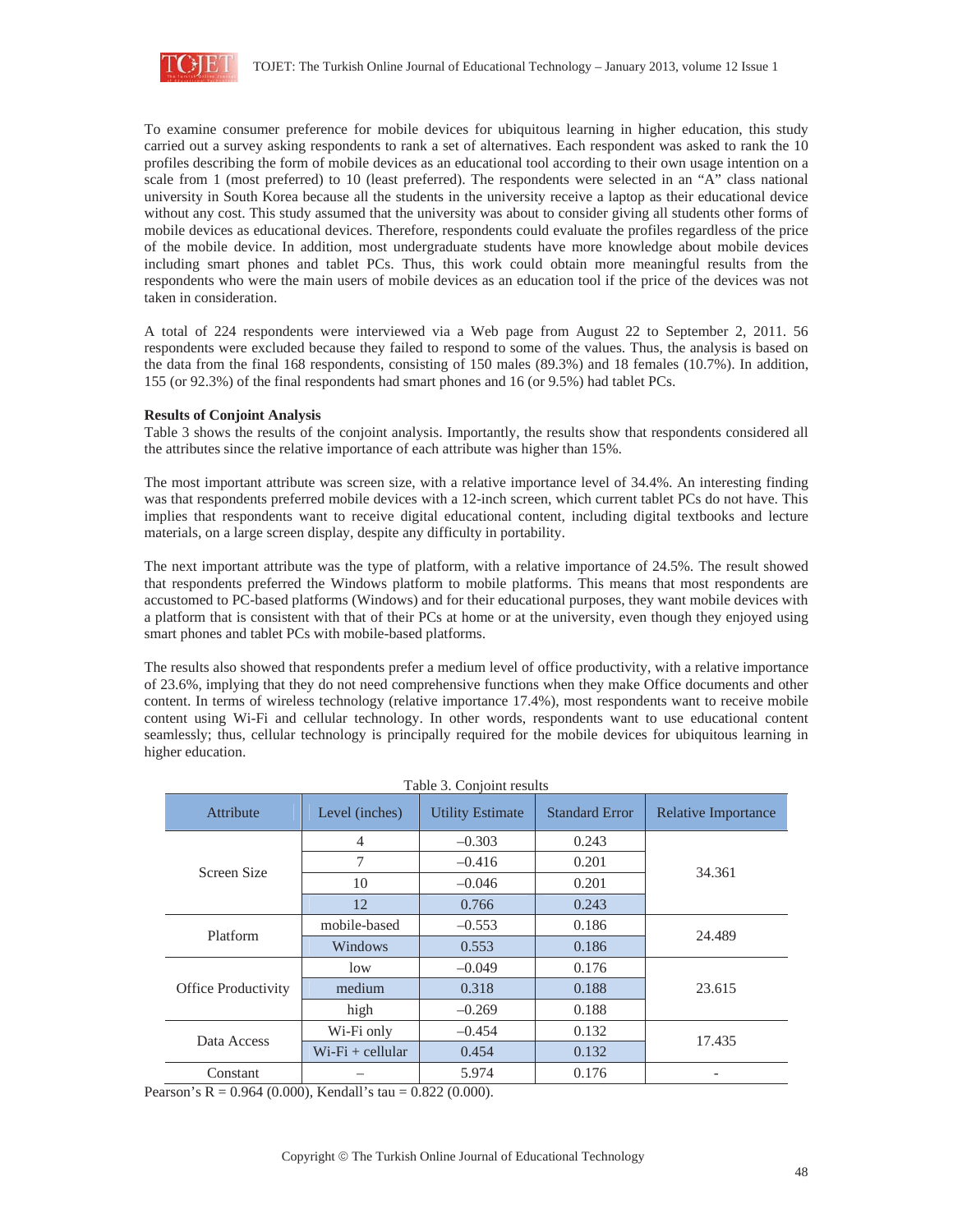

#### **Implications of the Empirical Findings**

The empirical results have a number of interesting and meaningful implications for policy makers and business players to understand the essential characteristics of mobile devices for the successful growth of ubiquitous learning in higher education.

First, in terms of screen size, the result indicates that current smart phones and tablet PCs may not be optimal mobile devices for ubiquitous learning because potential users may not be satisfied with 7- or 10-inch screens on the mobile devices. Although device makers have introduced several kinds of smart phones and tablet PCs, the optimal screen size for educational mobile devices needs to be larger than that of current tablet PCs. Therefore, business players need to consider developing and introducing specialized mobile devices for ubiquitous learning in higher education. Moreover, as specialized mobile devices for educational purposes may contribute to the growth of the ICT industry in South Korea, policy makers also need to promote the development of specialized mobile devices for ubiquitous learning.

Second, in terms of the type of platform, the result shows that potential users may require a consistent platform regardless of the device they use. This implies that digital educational content should be delivered equally through devices with a single platform-based N-screen. In that case, Microsoft may have advantages in planning the N-screen strategy based on the Windows platform because the latter platform is preferred for educational mobile devices. Not surprisingly, Microsoft recently announced the latest integrated platform called 'Windows 8,' which supports both PCs and mobile devices, including tablet PCs. Therefore, device makers need to cooperate with Microsoft to develop specialized mobile devices for educational purposes in the short term, while other platform providers including Google and Apple should make efforts to overcome the current limitations for ubiquitous learning. Policy makers also need to consider introducing Windows-based tablet PCs for ubiquitous learning in the short term, although it has some limitations in screen size.

Finally, the result also implies that, compared with laptops and smart phones, and despite their limitations, tablet PCs still have the potential to be the second-best mobile device for ubiquitous learning in higher education. Although potential users usually want a larger screen size than the one tablet PCs currently have, they also need to receive educational content seamlessly anytime and anywhere using cellular networks. Thus, portability and seamlessness may still be necessary for mobile devices in higher education, and current tablet PCs can be the second-best alternative for ubiquitous learning. Business players have already introduced emerging mobile devices that blur the line between smart phones and tablet PCs. Therefore, policy makers need to keep reviewing several alternatives and find the optimal one rather than wait for the best mobile device for ubiquitous learning.

#### **CONCLUSION**

Mobile devices can be used to deliver digital textbooks and other educational content to students anywhere and anytime, and thus they can effectively contribute to the early growth of ubiquitous learning in education despite their limitations, such as their small screen and limited computational power. This study investigated the essential features of mobile devices for ubiquitous learning by using a consumer preference approach. The results showed that, despite expectations, tablet PCs might not be optimal for ubiquitous learning in terms of screen size and type of platform. They also found that potential customers want to receive ubiquitous access by using advanced cellular networks, but they do not need to use comprehensive functions related to office documentation through their mobile devices. Therefore, the results suggest that business players develop specialized mobile devices for ubiquitous learning and policy makers consider promoting the development of a specialized mobile device for ubiquitous learning. However, for the early growth of ubiquitous learning, they also need to consider Windows-based tablet PCs as the second-best alternative in the short term.

Although this study has presented some meaningful findings, it also has some limitations. First, the work examined consumer preferences for mobile devices in higher education by considering four features. To fully understand the requirements of mobile devices for ubiquitous learning, further research should review other characteristics that mobile devices should have. Second, by limiting the focus of this paper to South Korea, the generality of the empirical results should be treated with caution. Therefore, a useful area of future research would be to extend the empirical analysis to other sample populations or to an international context.

#### **REFERENCES**

Ahn, J., Lee, J., Lee, J., & Kim, T. (2006). An Analysis of Consumer Preferences among Wireless LAN and Mobile Internet Services. *ETRI Journal*. 28(2), 205-215.

Al-Qirim, N. (2011). Determinants of interactive white board success in teaching in higher education institutions. *Computers & Education*, 56(3), 827-838.

Ballon, P., & Van Heesvelde, E. (2011). ICT platforms and regulatory concerns in Europe. *Telecommunications*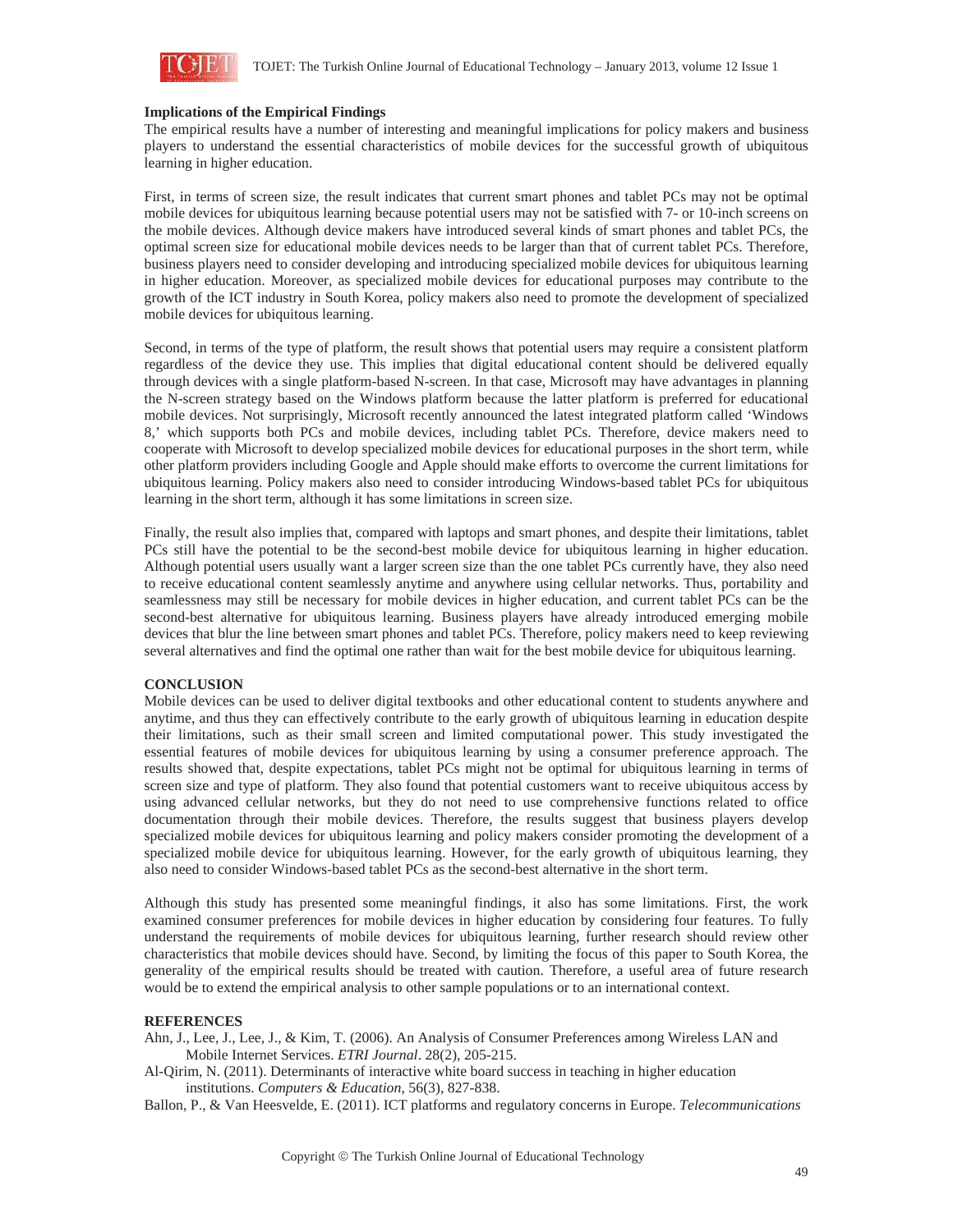

*Policy*, 35(8), 702-714.

- Economides, A., & Grousopoulou, A. (2009). Students' thoughts about the importance and costs of their mobile devices' features and services. *Telematics and Informatics*, 26(1), 57-84.
- El-Gayar, O., Moran, M., Hawkes, M. (2011). Students' Acceptance of Tablet PCs and Implications for Educational Institutions. *Journal of Educational Technology & Society*, 14(2), 58-70.
- Eristi, S. D., Haseski, H. I., Uluuysal, B., & Karakoyun, F. (2011). The Use of Mobile Technologies in Multimedia-Supported Learning Environments. *The Turkish Online Journal of Distance Education*, 12(3), 130-141.
- Gursul, F., & Tozmaz, G. B. (2010). Which one is smarter? Teacher or Board. *Procedia Social and Behavioral Sciences*, 2(2), 5731-5737.
- Hsieh, S., Jang, Y., Hwang, G., & Chen, N. (2011). Effects of teaching and learning styles on students' reflection levels for ubiquitous learning. *Computers & Education*, 57(1), 1194-1201.
- Huang, Y., Kuo, Y., Lin, Y., & Cheng, S. (2008). Toward interactive mobile synchronous learning environment with context-awareness service. *Computers & Education*, 51(3), 1205-1226.
- Hussain, I., & Adeeb, M. A. (2009). Role of mobile technology in promoting campus-wide learning environment. *The Turkish Online Journal of Educational Technology*, 8(3), 48-57.
- Jeon, H.J., Kim, M.S., & Sohn, S.Y. (2010). Conjoint and WTP analyses of future mobile phones for digital convergence. *Technological Forecasting and Social Change*, 77(3), 457-465.
- Jeong, G., Koh, D., & Lee, J. (2008). Analysis of the Competitiveness of Broadband over Power Line Communication in Korea, *ETRI Journal*, 30(3), 469-479.
- Jeong, H., & Hong, B. (2011). A Learning System Using User Preference in Ubiquitous Computing Environment. *Communications in Computer and Information Science*, 184, 240-247.
- Jun, Y., & Zhi-yi, H. (2010). Learning anywhere anytime with mobile devices. *Proceedings of the 3rd International Conference on Artificial Intelligence and Education*, 768-771. October 29-30; Hangzhou, China
- Junfeng, W. (2010). Mobile learning A new type of distance education. *Proceedings of the International Conference on Educational and Information Technology*, 149-152. September 17-19; Chongqing, China
- Kalhoro, Q., Chowdhry, L. L., Abbasi, T., & Abbasi, S. (2010). M-learning-an innovative advancement of ICT in education. *Proceedings of the 4th International Conference on Distance Learning and Education*, 148-151. October 3-5; San Juan, Puerto Rico.
- Kargin, B., Basoglu, N., & Daim, T. (2008). Exploring mobile service adoption: A conjoint model. *Proceedings of Portland International Center for Management of Engineering and Technology*, 2623-2633. July 27-31; Cape Town, United States of America
- Kim, Y., Lee, J., & Koh, D. (2005). Effects of consumer preferences on the convergence of mobile telecommunications devices. *Applied Economics*, 37(7), 817-826.
- Kumar, L. S., Jamatia, B., & Aggarwal, A. (2010). Mobile phones as effective learner support devices: A case study. *Proceedings of the 4th International Conference on Distance Learning and Education*, 211-213. October 3-5; San Juan, Puerto Rico
- Liu, Y., Li, H., & Carlsson, C. (2010). Factors driving the adoption of m-learning: An empirical study. *Computers & Education*, 55(3), 1211-1219.
- Martin, S., Diaz, G., Sancristobal, E., Gil, R., Castro, M., & Peire, J. (2011). New technology trends in education: Seven years of forecasts and convergence. *Computers & Education*, 57(3), 1893-1906.
- Min, S., Kim, H., Kwon, Y., & Sohn, S. (2011). Conjoint analysis for improving the e-book reader in the Korean market. *Expert Systems with Applications*, 38(10), 12923-12929.
- Nakamura, A. (2011). Estimating switching costs after introducing Fixed-Mobile Convergence in Japan. *Information Economics and Policy*, 23(1), 59-71.
- Nam, C., Kim, S., & Lee, H. (2008). The role of WiBro: Filling the gaps in mobile broadband technologies. *Technological Forecasting and Social Change*, 75(3), 438-448.
- Sevindik, T. (2010). Future's learning environments in health education: The effects of smart classrooms on the academic achievements of the students at health college. *Telematics and Informatics*, 27(3), 314-332.
- Shih, J., Chu, H., & Hwang, G. (2011). An investigation of attitudes of students and teachers about participating in a context-aware ubiquitous learning activity. *British Journal of Educational Technology*, 42(3), 373-394.
- Song, J., Jang, T., & Sohn, S. (2009). Conjoint analysis for IPTV service. *Expert Systems with Applications*. 36(4), 7860-7864.
- Suki, N. M., & Suki, N. M. (2011). Users' Behavior towards Ubiquitous M-Learning. *The Turkish Online Journal of Distance Education*, 12(3), 118-129.
- Triantafillou, E., Georgiadou, E., & Economides, A. A. (2008). The design and evaluation of a computerized adaptive test on mobile devices. *Computers & Education*, 50(4), 1319-1330.
- Tsai, P., Tsai, C., & Hwang, G. (2011). College students' conceptions of context-aware ubiquitous learning: A